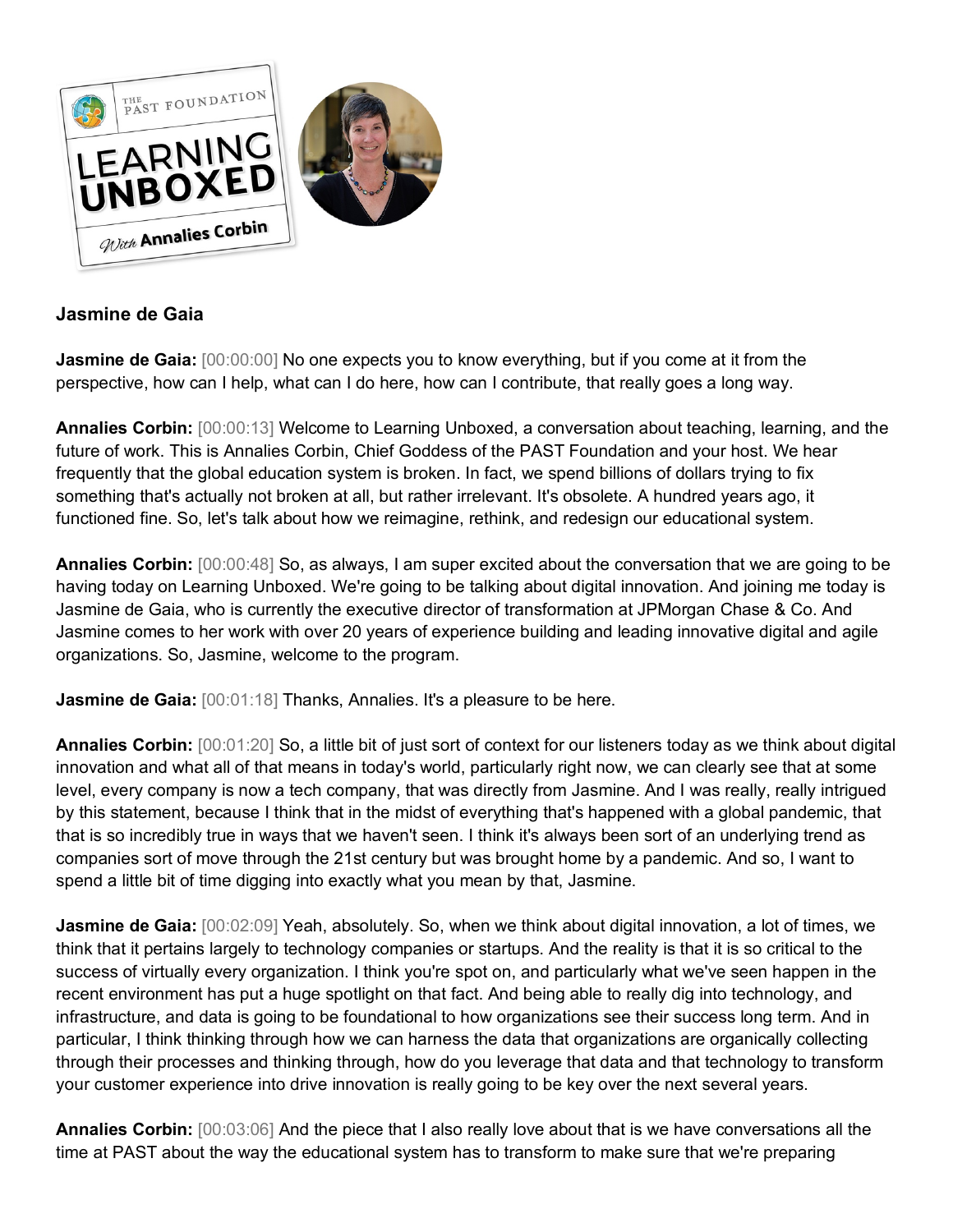students for these potential careers that are not the norm, right? And at the end of the day, especially as there's a global push to change the face, quite literally and figuratively, of our STEM professionals globally, we also have to recognize that it's not just that it has to look and feel different, but it has to behave very differently in terms of its understanding of what the future of STEM fields and careers hold, and yet that's a very, very difficult thing, quite frankly, for K-12, and even to some extent, post-secondary, to really sort of grapple with as it relates to how do we then help folks be prepared for what that's going to be.

**Annalies Corbin:** [00:04:00] And so, I use that as a bit of my lead-in to ask you my question specifically about JPMorgan Chase & Co. is a big company doing some really remarkable and dynamic things. And I think many things that most folks who say, hey, I know what JPMorgan Chase does, but do they really? And I think that that gets to the heart of a lot of companies these days. What is happening back there behind the scenes that says this company is collectively investing in a future of STEM that's tied to having a solid understanding of technology. And that big question around data and data analytics, what do we do with all this stuff, and how does it influence the way we do business? These are really complex questions.

**Jasmine de Gaia:** [00:04:47] Yeah, they really are. And I think there's truly an opportunity here regardless of what industry you're looking at for students and educators. Can we think through creative? What's the opportunity that's going to be presented in the next five, 10, 15 years? And what are the skill sets that are going to be critical to creating a path to success in that new environment? I'll take an example that's very low tech, if you will, or traditionally, it's not as low tech if you think about grocery stores.

**Jasmine de Gaia:**  $[00:05:17]$  And say, 10, 15 years ago, no one was buying groceries online. And maybe if you did, it was a very niche experience. It was probably expensive. It wasn't something you could easily do. Two to three years ago, you could do it, but it wasn't mainstream. You had people dabbling, early adopters who might have been using it. And retailers were still figuring out how do I price this, how do I do logistics, how do I support it, how do I have staffing for it? Right? It was still very early stage.

**Jasmine de Gaia:**  $[00:05:48]$  And if you look at what's happened now as a result of the environment that we've been recently, it's really transformed that process, and accelerated and fast-tracked those changes. And now, everyone does online shopping, curbside pickup, to your door delivery, and it's really just fast-tracked that entire process. And so, if you think about that, I think it really raises some interesting opportunities to explore how you can use technology and data even in, let's say, "low tech" industries or organizations and explore the skill sets that could be used there.

**Jasmine de Gaia:** [00:06:28] So, the interesting thing, if you kind of pull the thread on that example a little bit, is the transformation was not the product itself, or in the groceries, or the food. The transformation was in the technology, and the data, and infrastructure, and the logistics. And so, as our educational system improves about that, can we present a huge opportunity to build out skills, really in two different dimensions? One would be on an analytical and technology perspective of thinking through data analytics, DM modeling, decision sciences, lead optimization, as well as the technologies that can be used to do that like machine learning, AI, big data, automation as really the skills that are going to become increasingly important.

**Jasmine de Gaia:** [00:07:19] And I think the second big dimension there is really around creativity and innovation. If you think about how you can really use that information in a meaningful way to the customer, how do you translate that into customized online offers for folks, or proactive sales and marketing tools, or recurring transactions? So, can you walk in your customers? Going back to that grocery example, so they don't go and shop at a different store each week. But if you can say, I saw you bought milk last week, I've already put it in your card for this week and we've scheduled your groceries, we know what you need.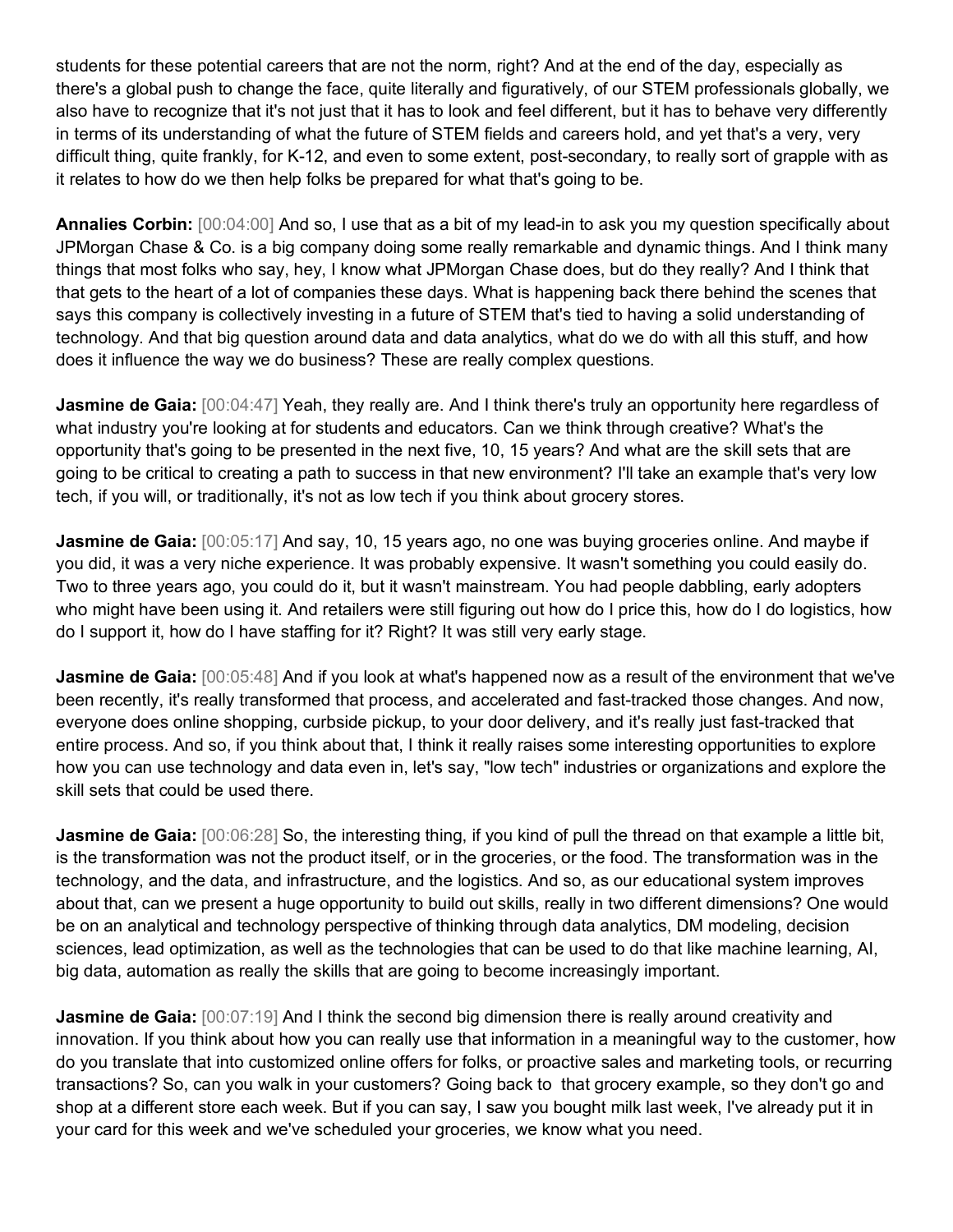**Jasmine de Gaia:**  $[00:07:58]$  And you're even taking that one step further to, how do you mix and match the data that an organization might have internally with external data? And so, say in that example, if your system could automatically say, I see you scheduled your grocery pickup for 3:00 on Wednesday afternoon, the weather data that I have for your local area says you're supposed to get five inches of snow that day. Do you want me to automatically reschedule your grocery pickup to Tuesday so you don't have to be caught in the midst of that? Like that would be great to a customer when you think about the customers.

**Annalies Corbin:** [00:08:33] That would be spectacular if you could get folks over the hump of, is that scary? Because I do think that that's part of the thing that people don't understand, the power of data, or the depth of data, or what is truly possible. I love that example that you provided. Hey, it's going to snow, we could do this on Tuesday or we could wait again until Thursday. Do you have a preference on what's going on here? That's really putting, A, the power of the data on one hand, but also then the power of choice in the hands of the consumer in ways they would never even think about, right?

**Jasmine de Gaia:** [00:09:08] Exactly. Exactly. And it's that creativity. And I think if you can bring those two pieces together, both the data and analytics alongside the creativity and innovation, and how do you bring this piece of data, that's going to be, to me, really the kind of skill sets of the future that you have students and educators can think about how do I hone those skills, it will set them up for a world of opportunities, regardless of the industry that they choose.

**Annalies Corbin:** [00:09:37] Absolutely. There are so many things, so many threads I want to pull on that little piece of the conversation we just had. So, I want to start by stepping back just a little bit to help our listeners understand. So, I want to come back to JPMorgan Chase. And how does a company like JPMorgan Chase, I mean, the fact that there is a position that you have as the executive director of transformation of this company, I think that speaks volumes. So, what exactly does that mean into a company like a JPMorgan Chase and others? What's the signaling that's happening there at an industry level? I really want to get at the industry component before we dig back into how we would translate some of these really important pieces into gaining or changing those skills.

**Jasmine de Gaia:** [00:10:20] Yeah, excellent question. I think it really aligns even to the example we just had, whether it's low-tech or high-tech manufacturing, or financial services, regardless of the industry. A lot of the things that we are really focusing on at the firm are, how do you use technology and data, and harness the power of that data to transform the customer experience in looking very holistically across the entire organization. So, for example, someone has a banking checking relationship with us, how do you leverage that data that you have when later, they come to look for a mortgage or a platform credit card? Because essentially from the customer lens, they're interacting with one organization and they are one customer.

**Jasmine de Gaia:** [00:11:06] And so, it's really important, particularly, I think, for large organizations, to respect that, and think of how you can bring that data together in one cohesive, reliable way that you can not only present in single format to the customer, but also take it one step further to use that data to demonstrate to your customers that you know them, you know who they are, that relationship they have with you with their checking account matters, and it makes a difference when they come to you to get a mortgage or a credit card. And so, you can actually extend offers, pre-approved guaranteed types of offers because of the fact that you have so much information about them.

**Annalies Corbin:** [00:11:49] And I love the fact that you made the point about that customer experience and the relationship, because I do think that that's one of the things that people fear about the transformative experiences that are being so heavily driven by technology, is that fear of, there's no real person on the back side of whatever is happening. And the reality is that transformative process at an industry level is not just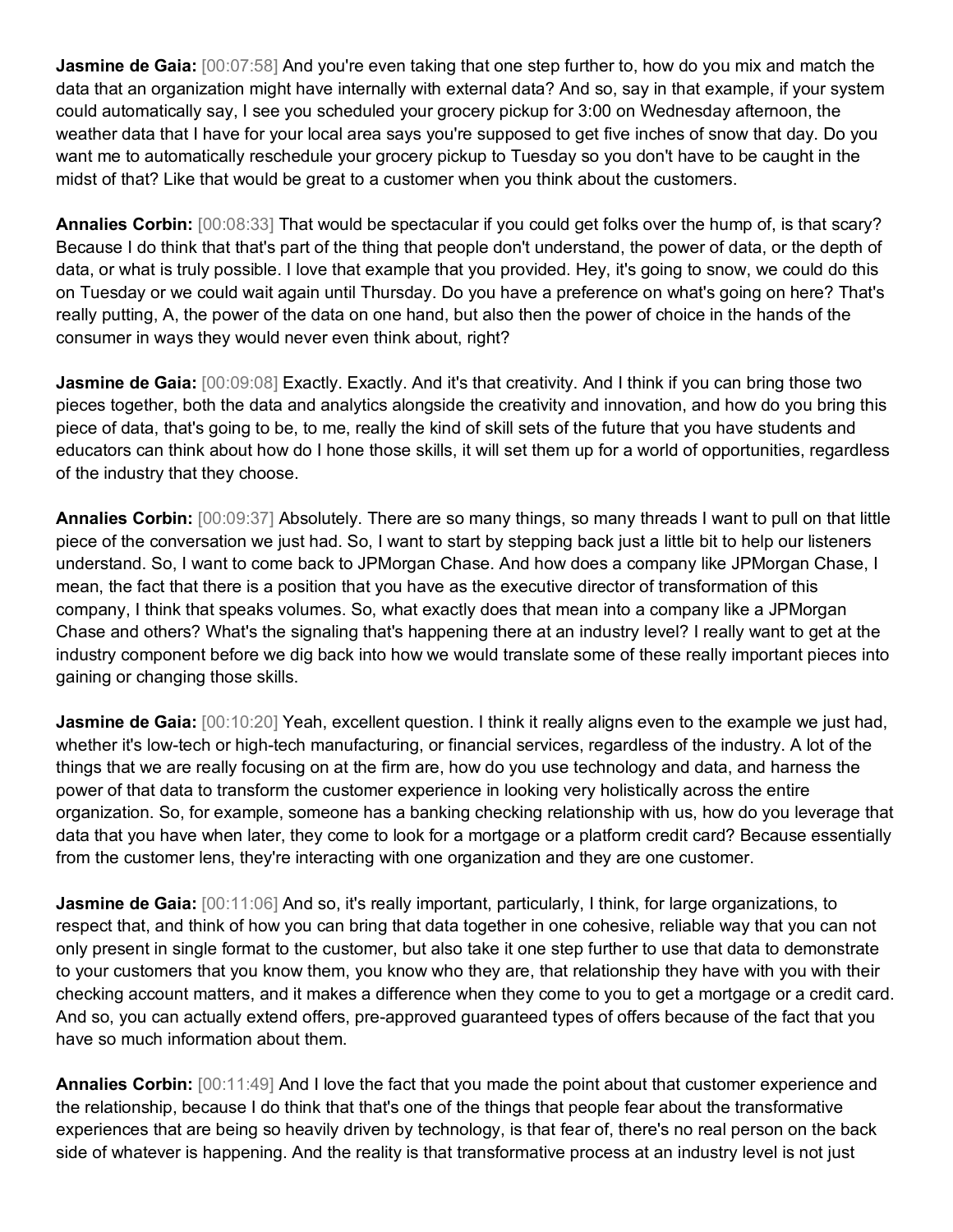outward-facing, but I assume, it's very much inward-facing as well, that that same transformative experience that the customer has, has transformed the company internally as well, yes?

**Jasmine de Gaia:** [00:12:30] Absolutely. For sure. And that's the thing about the data, there are really two different ways you can leverage it. And the sweet spot is when you can find initiatives that sort of both. So, for example, if you can use that data to show your customers, you know them, and provide a better customer experience, but at the same time, because of the fact that you knew that customer, you have all the data, on the backend, you can fast track your operations, you can fast track your underwriting, you can fast track how long it takes you to close that loan because you have the data to support that process. And so, you can really also use it to drive a lot of internal efficiencies and operational gains as well. But it really comes down to that kernel of, am I being very deliberate about figuring out how to harness the data and the technology platforms to really capitalize on the value it can provide?

**Annalies Corbin:** [00:13:28] Yeah, absolutely. And again, I think that the platform piece is really intriguing to me, right? Because I think in many ways that that's the piece that folks—because I can feel it, I can touch it, depending on what we're talking about, I can dig down and understand it, this is that thing. But the data that's on the back side of it and there's so much power in data. Doesn't matter what we're talking about. The reality is, in this day and age, there is data about whatever that conversation, that topic, that research, that need that you have, there is probably data out there in the world, right?

**Annalies Corbin:** [00:14:04] And what I love about really sort of infusing, teaching, and learning with an understanding of big data and the potential of data is to help folks understand that data can, in fact, help you get where you're trying to go, because it gives you the backbone, the foundational knowledge necessary ultimately to make decisions, to make change, to be innovative and transformative, and yet I think lots of folks really, really struggle with understanding data itself because you can't see it and touch it all the time.

**Annalies Corbin:** [00:14:36] So, as a company that is innovating in this data space, how do you rationalize that piece on behalf of your customers? Because what I love about it is the fact that you said, we're creating this great customer experience, which you are, and it's totally driven by this thing that the customer can't see or touch, and yet without that, the innovations that you're putting forward wouldn't happen in the same way.

**Annalies Corbin:** [00:15:02] So, how is it that the generalized consumer or community could could better understand or think about the power of data, do you think, so that it gets to the point where it becomes not just—I'm not even talking about sort of a commonality around understanding data, but really what we're going to get to in the next piece of conversation is then, how do we take all that understanding, and say, let's infuse this understanding and sort of that K-12 or that skills building potential? And I don't think we have that conversation without understanding how the heck is it that you get just the real world folks to understand that the data piece is so important?

**Jasmine de Gaia:** [00:15:41] Right. Yeah. I would even take it in a different direction to say, do we want the customer to have full awareness of the data or should it actually be almost transparent to them? Do you think about your experience when you go to Amazon and they provide you phenomenal recommendations of things to buy and that whole ecosystem of, here's what you would shop for, here's what other people shop for, here's books that I recommend? I think we've gotten to a point where we don't question how are they doing it, we just absorb it and we appreciate.

**Jasmine de Gaia:**  $[00:16:17]$  Okay. They know who I am. My relationship here matters to me. It matters to the organization. They're using this data for good. And I think that's really the underlying component, is that we have to use the data to provide value and benefit to the customer in a way that makes sense. So, we're not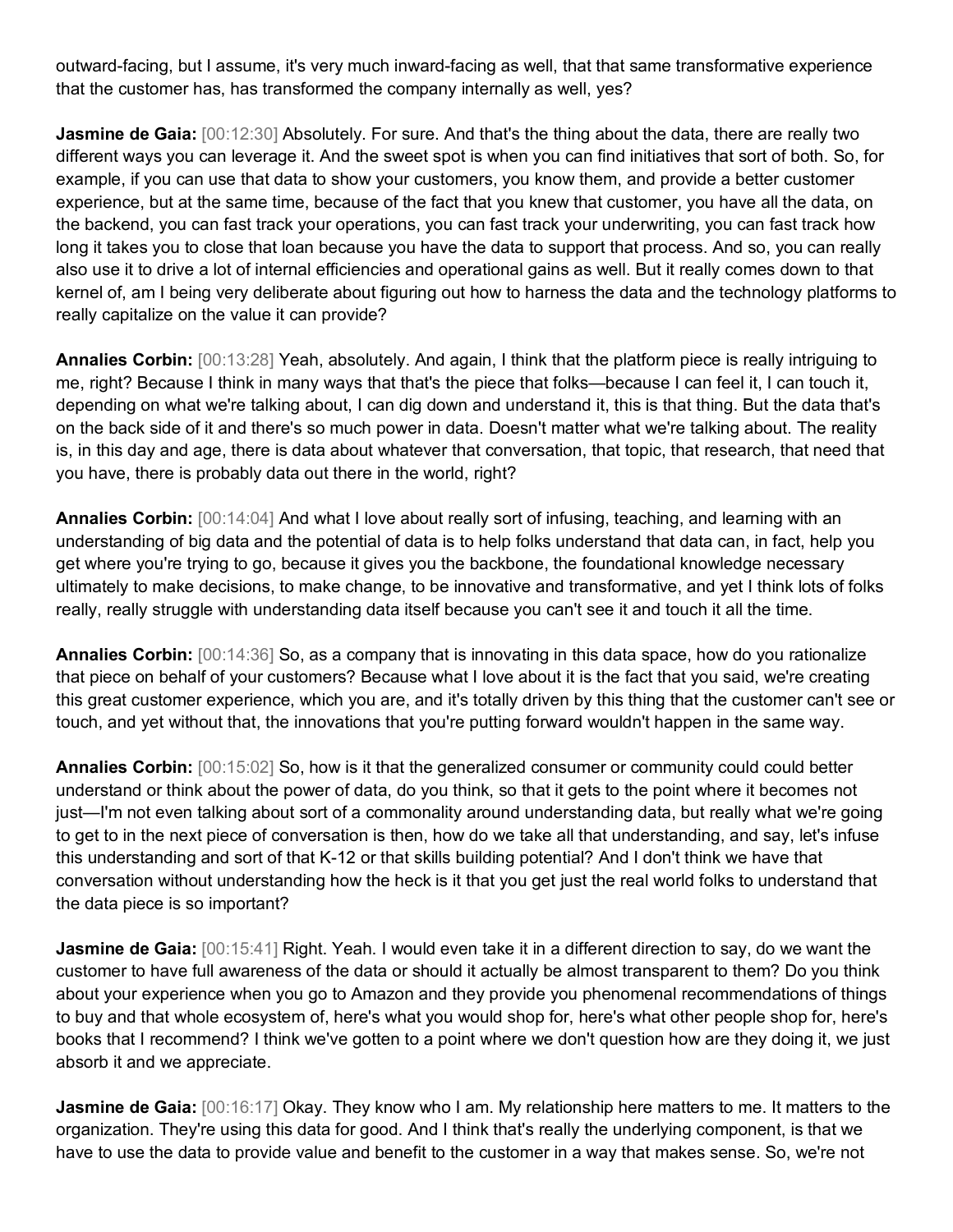purely using it for operational gain, but rather, for the customer's benefit. And along the way, I think inherently, you will see operational gain as well as a byproduct of that.

**Annalies Corbin:** [00:16:48] Right. Absolutely. So now, the really tough question, so how do you take that understanding at the industry world of work, consumer, take your pick, all the different different elements, essentially, if you will, of the adult world? Right? The career, the space that we live and work in. What pieces of that Jasmyn do you then pull apart in a meaningful way and translate into a student experience where the end goal is to be ready for whatever the world throws at you? Right?

**Annalies Corbin:** [00:17:25] You're a parent, so the question that I'm asking in the sense is, how do we then sort of take the experience, the work experience and the understanding what's going on that you have in your every day, your work world, and find the meaningful ways to help utilize that in preparing students to move forward? And that's a big, giant, hairy, audacious question, I realize that.

**Annalies Corbin:** [00:17:48] At the end of the day, the question that teachers always ask us is when we recognize that the changing face of technology, and AI, and I'll throw out all these different innovations that are happening because they can see them all around us, we're using them right now, today, if you think about the changing in video conferencing software that has just expanded exponentially in a very short period of time, and yet how do we recognize that that's the world we're going to live in and translate that into small nuggets of something we can teach?

Jasmine de Gaia: [00:18:19] Yeah. It's a fabulous question. There's a lot we can unpack there. I think I would start with, it's probably a couple of different areas that if we can just encourage the mindset, it will help organically cultivate that behavior. And so, one aspect would be thinking through the things that we take for granted today. For example, the Amazon recommendations. Encouraging students to peel back a layer on that and think through, how did Amazon get to providing those recommendations for us?

**Jasmine de Gaia:** [00:18:50] How does an organization know so much about us? And really getting people to think a little bit more deliberately about the data and the technology, I think, may spark an interest in folks in figuring out, it's almost the engineering, but from a more, I don't want to say theoretical perspective, but it's not taking apart a car or tinkering with something with your hands, but still tinkering with it with your mind, and think about, how did they come to these conclusions and these recommendations?

**Jasmine de Gaia:** [00:19:21] And I think the second thing is working people should not feel like digital innovation is limited to just high-tech organizations. And how can students still find ways to be a big fish, maybe in a smaller pond or a different pond? Because coming back to the opening comment, every organization is going to need these types of skills. And so, figuring out ways to apply them in low tech or other types of industries will really be a true differentiator for students as they build up their skill sets.

**Jasmine de Gaia:** [00:19:55] And I'd say the third piece is really being very creative around how you can apply that data, or technology, or those insights that you have. So, thinking outside the box in terms of, here's other data that exists in the cloud, or in the App Store, or somewhere else, how do you merge that with the data that your particular school, or organization, or company might have to create something really new, and innovative, and different? That can be a differentiator. But I think fostering that sort of growth mindset, and encouraging people to really think outside the box and apply the technology and data to it is really the re-foundation.

**Annalies Corbin:** [00:20:37] Yeah, absolutely. And so, do you have thoughts around the question of the rate and pace of technological change is some days, quite frankly, some days, not just months, but some days, it's really difficult to fathom because I just step back and think about in my Apple App Store, right? The number of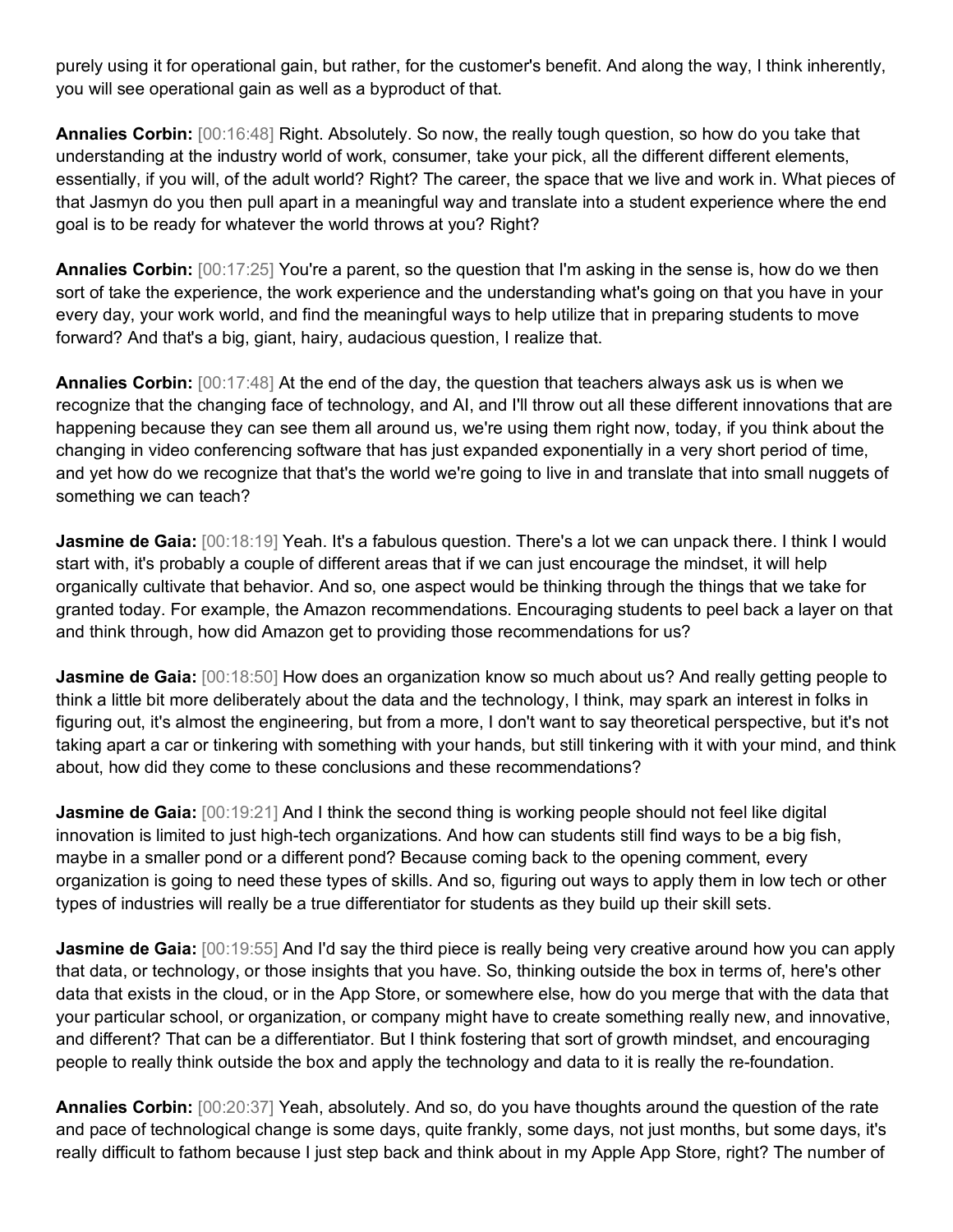apps that I may have downloaded at any given time that are going to need these spontaneous updates because there's something happening on the backend or sets of backends, plural, that's causing the need for something to be tweaked, to be changed. And it's never ending.

**Annalies Corbin:** [00:21:23] And so, my question, as it relates to the way schools in particular are thinking about the technology piece, my argument to them is always that technology itself is less important than understanding the skill sets to be agile, to be mindful, to be creative and innovative, and ultimately being able to utilize, A, the technology itself, or back to your point, the data that comes from that, and yet that becomes this really big differentiator. And in some respects, depending on where you are, it can also be a have versus the have nots with school districts as it relates to technology. So, if you were advising a school district, how would you recommend that they think about the physical technologies themselves versus the skills about being agile and ready to utilize?

**Jasmine de Gaia:** [00:22:20] Yeah, that's a great point. I completely agree with you. I think the technologies themselves evolve so rapidly, and that's something that you have to be able to learn. So, learn how to learn the new technologies. But from my perspective, the more important skills are the ones that will stay with you, that will not become obsolete. Like being able to be nimble, being able to be agile, being able to bridge that gap between technology and business, and being able to be creative, and think through, how do you leverage technology and data as a platform to be able to create something new to transform the customer experience, to drive change in a particular space? I think those are the skills that are going to be invaluable and live on long beyond a student's K-12, or high school, or college careers, but that they'll be able to apply regardless of what industry they're in or what specific functional field that they choose.

**Annalies Corbin:** [00:23:26] Yeah, I would agree with that. And I truly, truly appreciate that a lo, because that is exactly the thing that I see. I can walk into a school that has very few upgrades, and I mean both the physical space, the technological space, take your pick, and yet there can be some of the most innovative, creative places that are producing students that are going on to do really amazing things, because somewhere along the line, they recognize, well, we're not going to be able to upgrade all the infrastructure all the time in ways that some other schools might be able to do, but we're going to be really deliberate about making sure that we are constantly upgrading the way we're thinking about and teaching students to be thinkers, to be problem solvers, right?

**Annalies Corbin:** [00:24:10] So, I think that's a big piece. But I do want to circle back around on the premise of the conversation today, and really sort of digging into your wealth and depth as it relates to digital innovation, and ask the question that I know that our listeners, our viewers will be interested in, and that's what's coming? What should we be prepared for? And it's less to put you on the spot and more to say, if we have to distill it down not necessarily to a particular technological thing, although if you have insights on that, we definitely want to hear them, but really more, what should we be preparing for in terms of the way that we think or have skills ready to deploy?

**Jasmine de Gaia:** [00:24:53] Yeah, that's a good question. I think after everything that's happened this past year, you've heard the phrase, I'm sure, hindsight is 20/20, but if you think about the year 2020, and now that that's finally behind us, I think we'll find that that was really a pivot point or a marker in terms of not hindsight, but rather foresight. And it's going to be really a marker for huge technological and cultural change. And I think that what we will find is that changes that would have maybe typically taken five, 10, 15 years to become mainstream are now being completely accelerated as a result of what we went through last year.

**Jasmine de Gaia:** [00:25:38] And so, using that even as a guide, almost, if people are very cognizant and deliberate about thinking through what change that past year and what are the major technological and cultural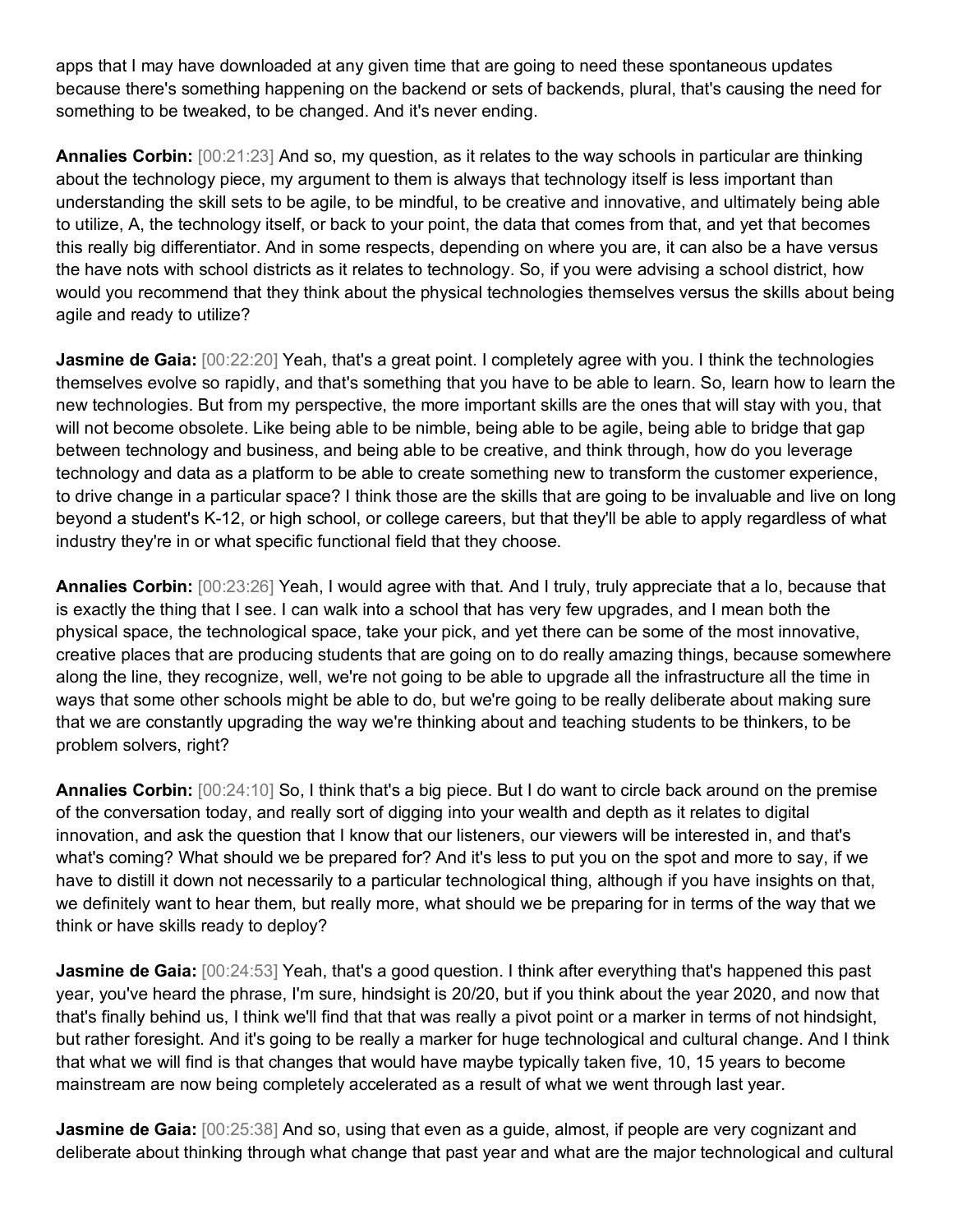things that happened, that we wouldn't have foreseen or hear that, maybe were just in their infancy, and now have become mainstream. I think it gives us some clues into what's coming over the next several years that we've now just accelerated. So, I think that's one interesting way of potentially thinking about it.

**Jasmine de Gaia:**  $[00:26:14]$  I think the other way is really just thinking about the mashups that, I think, we'll start to see more blurred lines between either functional areas, business, technology, data, infrastructure, as well as blurred lines geographically because it doesn't matter where you are for your job to work, if everybody's working remotely, or all those kinds of changes that we've seen cultural, I think, will give us clues into what the world is going to look like over the next several years.

**Annalies Corbin:** [00:26:48] Yeah, I think that you're right and I'm hopeful that the rate and pace of the technological sort of changes that have happened as a result of what we've all lived through in 2020—I mean, if we step back and think about it, the vaccine alone, right? Because a process that would take five, 10, 15, 20 years, and suddenly, in 10 months, we said we have to have this, therefore we're going to, that's a real shift, both technological, scientifically, but culturally and socially as well.

**Annalies Corbin:** [00:27:22] So, it's my hope, I guess, to step back again, that we're going to see that some of those components of acceleration continue, especially as we think about having a better understanding of the cultural diversity of the world, and the environment, and all of those other components that will just make it a better place to be collectively, if you will. But I want to sort of think about closing our conversation by tapping into one of the other things that I'm really curious about because JPMorgan Chase is noted for having a very robust internship, highly competitive internship program.

**Annalies Corbin:** [00:28:05] And I'm not asking you so much about the internship program, but I'm really curious over the years as interns, young associates, take your pick, interns, volunteers, folks find themselves crossing the threshold into this particular company, there's going to be students that are incredibly successful in learning in that moment and students who struggle to learn in that moment. And I'm really sort of curious if you have any thoughts about what do you think the differentiator is, and then how could we translate those sort of success?

**Annalies Corbin:** [00:28:41] And the reason I'm really asking the question is less about your company and more about the notion of trying to get young people real, and I mean real, not job shadowing, take your kid to work day, those are all wonderful, that's not what I'm suggesting that they're not, but there's this real need somehow to connect a group of students, a generation of students who have grown up with technology almost being physically attached to them, and then we need to put them inside of a real workspace, and that sort of disconnect of how these students understand about how it is, A, to interact in that space, and B, to take advantage of the opportunity to learn in that space.

**Jasmine de Gaia:** [00:29:26] Yeah. That's a great question. I've had a number of interns, both through my work at JPMorgan Chase and other roles that I've been in, I will say, probably three key things that if any intern can do as they think about that experience, that will really serve them well, one is just taking initiative. So, when you come in, I know it's probably very scary, right? You're coming new into a big new space. You don't know the product or the role. You're jumping into the deep end to figure out what to do.

**Jasmine de Gaia:** [00:30:01] And my advice would be, don't be scared, like just take initiative. Everyone knows that you're fresh in that space, and just dive right in, find ways to provide value and contribute, ask a lot of questions, and absorb everything you can. And I think the second thing, which really goes with that, is maintaining a very open mindset of, what can you learn from this? No one expects you to know everything, but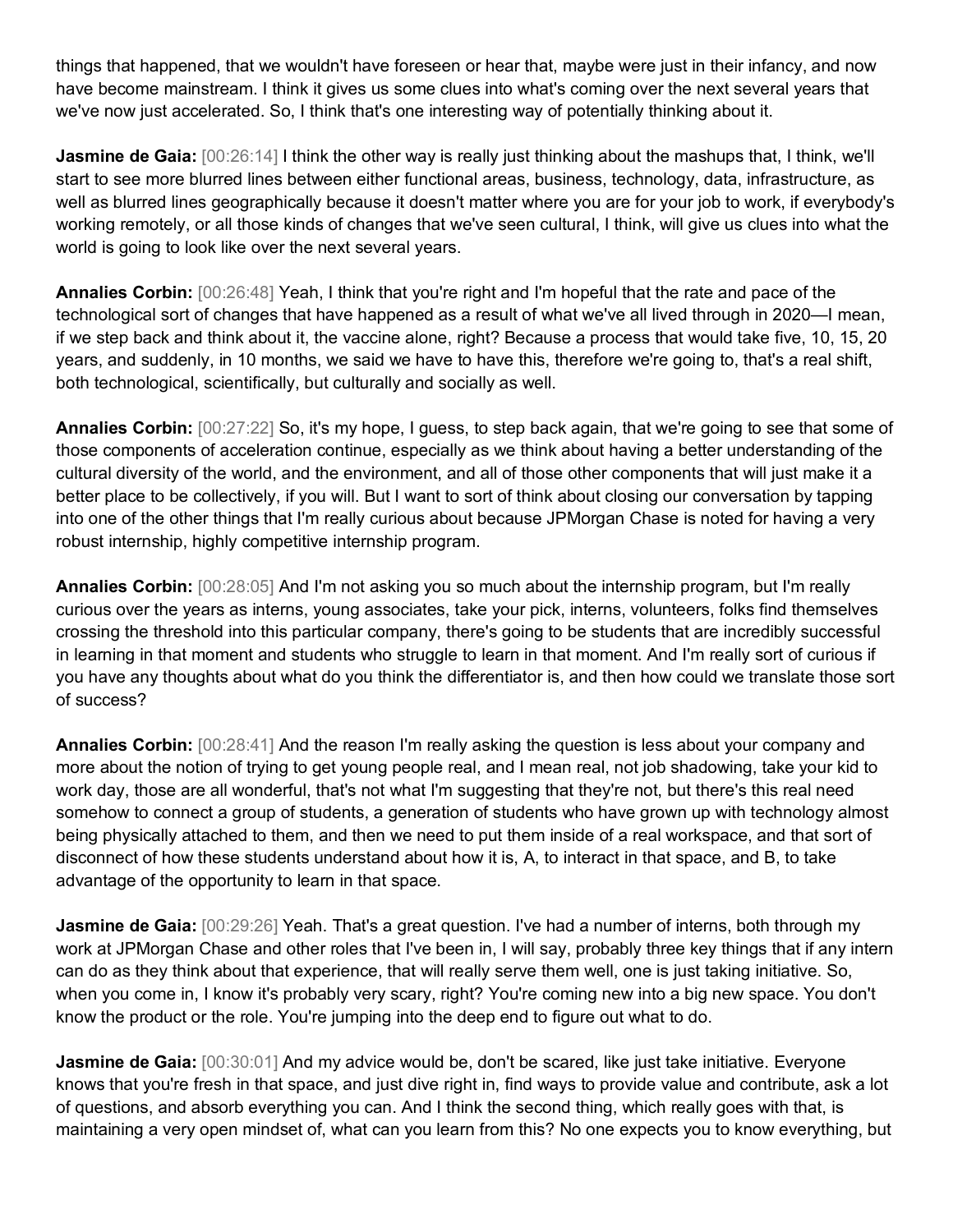if you come at it from the perspective, how can I help, what can I do here, how can I contribute, that really goes a long way.

**Jasmine de Gaia:**  $[00:30:01]$  And the third, which both of those first two will help us to do, is build relationships. The most important thing that they can do in that environment is build relationships with folks that are in that organization. Find a mentor, find a sponsor, find someone that can point you in the right direction to find the skills that you need because I really believe, and this is a quality I look for in people even when I'm hiring is not the hard skills, but rather than soft skills.

**Jasmine de Gaia:**  $[00:31:04]$  Are you able to bring that sense of agility, that sense of collaboration, partnership, work well with others? Those are really the important transferable skills that employers are really looking for today. And being able to learn. If you can demonstrate your ability to learn, to pick up naturally any technology skill, or business skill, or application that you might be using as long as you're coming at it from the right mindset.

**Annalies Corbin:** [00:31:33] And that's going to be even more critical moving forward, I believe, in the sense that the lifetime of one's work has shifted fairly radically in the last 10, 15, 20 years. We don't view retirement in quite the same way, right? People are living longer. And because we have this natural human longevity shift that's happened, folks in many ways want to be able to engage and contribute in that meaningful work. And work and career is part and parcel to many folks' identity.

**Annalies Corbin:** [00:32:09] And so, ultimately, I suspect, we're going to see the fact that careers are longer than they were before. And you can't maintain that career longevity, I suspect, if you're not agile, if you don't love to learn, because how many times would one suspect you're going to have to retool yourself or retool your skills to stay relevant in the industry that you're in or even to be part of a new one? I suspect that long term, that's going to be one of those pieces that everybody's going to have to be really thinking about.

**Jasmine de Gaia:**  $[00:32:43]$  Yeah, I agree. And that's one of those foundational skills, coming back to your earlier question about what can teachers and educators do to really help their students regardless of the physical or technology offerings that they have to really help their students be successful in the world beyond school.

**Annalies Corbin:** [00:32:59] Absolutely. I always love to close the program, Jasmine, recognizing that there are some teacher out there that just got all jazzed about what they heard, but are sitting there and thinking, I don't have a great industry partner that's already lined up with my school or I don't have a post-secondary that's close enough to me that I could go find these great innovative folks like Jasmine, but yet I know that I want to think about the way I approach my own teaching and learning in my classroom differently. So, what advice, what one piece of something would you tell a teacher saying, hey, I want to transform my classroom, my students, the experiences they have to get them ready to go and work for Jasmine?

**Jasmine de Gaia:** [00:33:50] That's a great question. I would say, really try to leverage the resources within your own community. So, countless organizations like PAST Foundation and other local resources that are really available to help educators in a very hands-on, meaningful way, as well as just reach out to your network, use LinkedIn, use other tools to find someone who works at an organization, might not be that specific individual, but they will be happy to connect you to someone else in that organization that will help provide a mentoring relationship, or come into the classroom and give a talk, or provide guidance in some other meaningful way. I think just reaching out and making a personal connection will go a long way. And people want to help. I genuinely believe that. And so, by connecting with the right organizations and the right people, I think that will help foster that relationship that you're looking for.